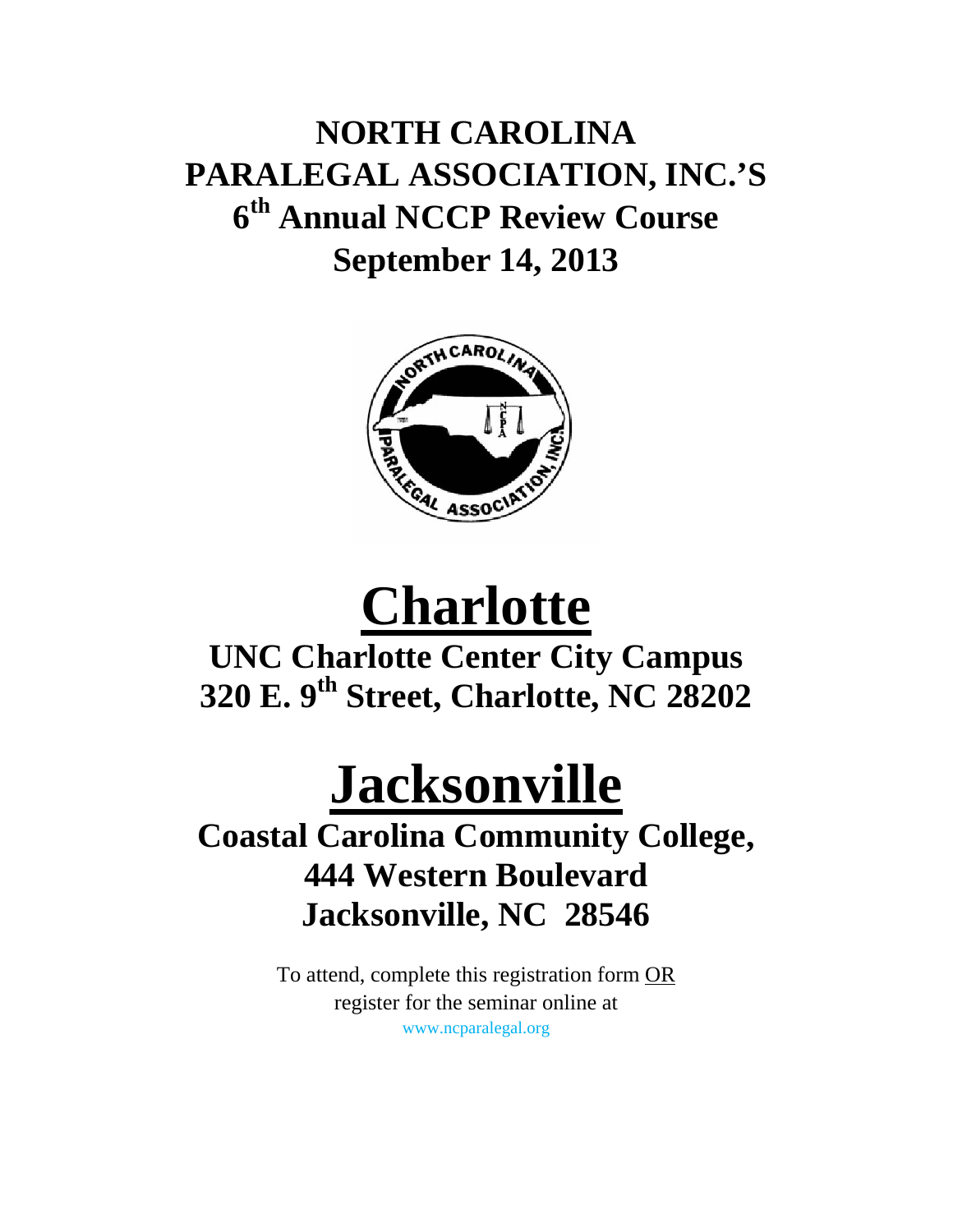#### **North Carolina Paralegal Association, Inc. NCCP Review Course**

#### **Saturday, September 14, 2013 - NCCP REVIEW COURSE**

| $8:00$ a.m. $-8:15$ a.m.   | Registration                                    |  |
|----------------------------|-------------------------------------------------|--|
| $8:15$ a.m. $-8:45$ a.m.   | <b>Opening Remarks/General Test Information</b> |  |
| $8:45$ a.m. $-9:30$ a.m.   | Civil Litigation                                |  |
| $9:30$ a.m. $-10:30$ a.m.  | Ethics                                          |  |
| $10:30$ a.m. $-10:45$ a.m. | <b>Break</b>                                    |  |
| $10:45$ a.m. $-11:30$ a.m. | Criminal Law                                    |  |
| $11:30$ a.m. $-12:15$ p.m. | <b>Commercial Law</b>                           |  |
| $12:15$ p.m. $-1:30$ p.m.  | Lunch (provided by NCPA)                        |  |
| 1:30 p.m. $-1:45$ p.m.     | Q&A session regarding NCCP Exam                 |  |
| 1:45 p.m. $-2:30$ p.m.     | <b>Family Law</b>                               |  |
| $2:30$ p.m. $-3:15$ p.m.   | <b>Real Estate</b>                              |  |
| $3:15$ p.m. $-4:00$ p.m.   | Wills, Trusts, and Estates                      |  |
| 4:00 p.m. $-4:15$ p.m.     | <b>Break</b>                                    |  |
| 4:15 p.m. $-$ 5:00 p.m.    | Grammar/Legal Terminology                       |  |
| 5:00 p.m. $-$ 5:15 p.m.    | <b>Closing Remarks</b>                          |  |

**Please Note:** These sessions are review courses and not comprehensive instruction courses on the subjects taught. You will need to print or have electronically accessible the NC State Bar's NCCP Examination Study Guide as this will be the manuscript for the review course. The link to the NC State Bar's NCCP Examination Study Guide is: http://www.nccertifiedparalegal.gov/forms/study%20guide.pdf

#### **Directions:**

UNC Charlotte Center City Campus, 320 E. 9<sup>th</sup> Street, Charlotte, NC 28202 Coastal Carolina Community College, 444 Western Blvd, Jacksonville, NC 28546, Business Technology Building at the rear of the Campus BT. Classroom #BT 101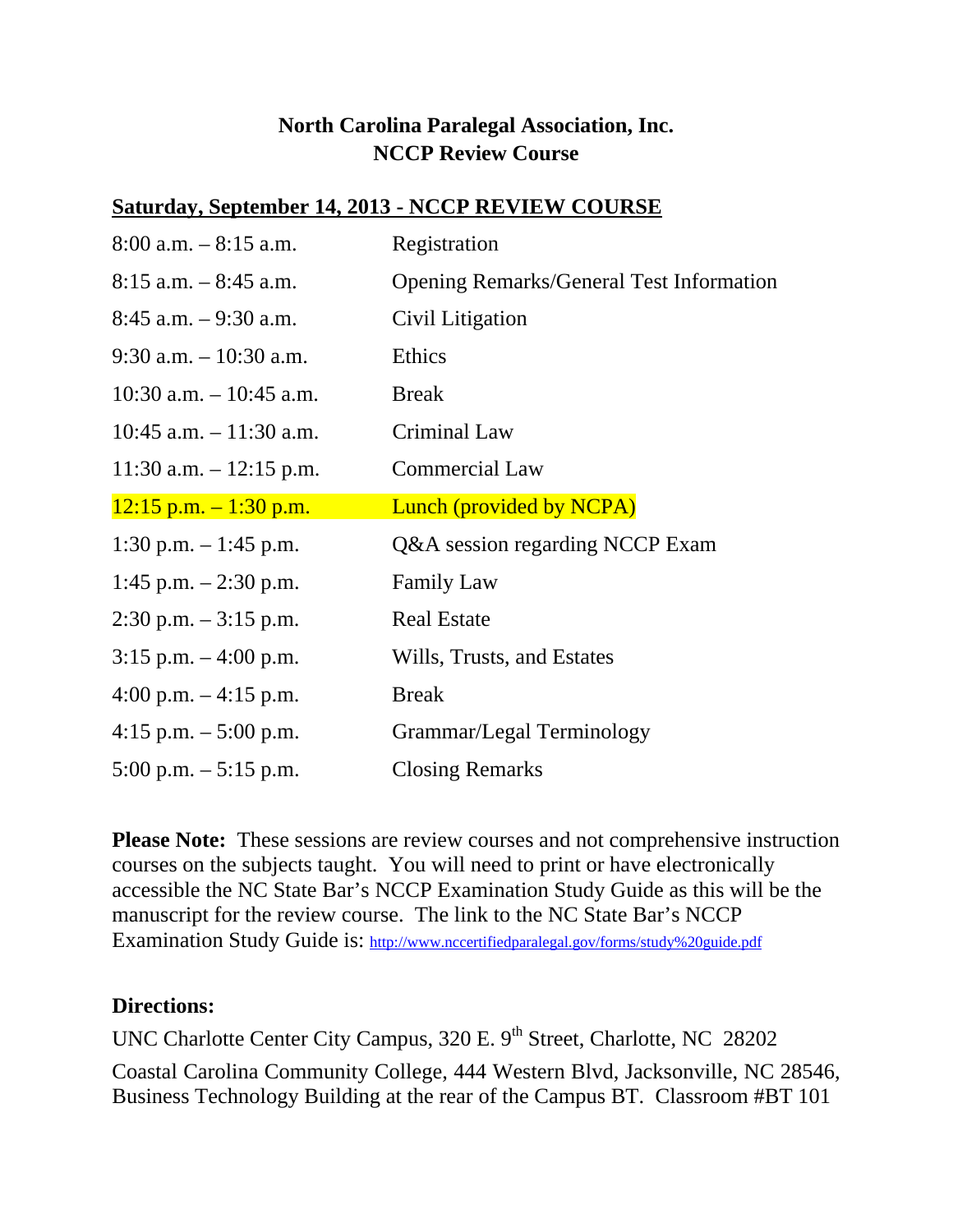#### **CONTINUING LEGAL ASSISTANT EDUCTION CREDIT:**

- The Review Course has been approved for 7.0 CLE credit, including 1.0 for Ethics Credit by the Certifying Board of the National Association of Legal Assistants, Inc. for CLE credit toward maintenance of the CLA/CP credential.
- The Review Course has been approved for 5.25 general hours and 1 hour of ethics by the NC State Bar Board of Paralegal Certification toward maintenance of the NCCP credential.

#### **REFUNDS:**

- If we receive your request by August 30, 2013, we will issue you a full refund, less a \$10.00 cancellation fee.
- If we receive your request between August 31, 2013 and September 7, 2013, we will issue a 50% refund.
- If we receive your request after September 7, 2013, no refund will be issued.
- You must notify Chreatha Alston, Registration Chair at (919) 807-7225.
- Refunds are not issued until after the seminar is completed.

**MANUSCRIPTS:** NCPA will utilize the NC State Bar's NCCP Examination Study Guide as the manuscript for the review course. You will need to either print a copy ahead of time or have it accessible electronically during the seminar. We will NOT have printed copies available.

**DISCOUNTS:** Law offices or corporations with three (3) or more paralegals attending the Review Course, or three (3) or more paralegal students registering simultaneously, will be entitled to receive a 10% discount **on the registration fee only**. **Registration forms and fees must be received simultaneously to ensure proper credit for discount**. Online registration is **not** eligible for the discount – you must submit paper registration forms.

#### **FOR MORE INFORMATION**, **CONTACT**

Diane L. Tally, NCCP 1<sup>st</sup> Vice President dtally@wehwlaw.com

Alicia Mitchell Mercer, ACP NCCP Review Course Chair (Jacksonville) alicia.mercer@ymail.com

Stephanie B. Elliott, NCCP & Beverly K. Moore, NCCP NCCP Review Course Co-Chair's (Charlotte) selliott@gastonlegal.com or bev@tissuelaw.com